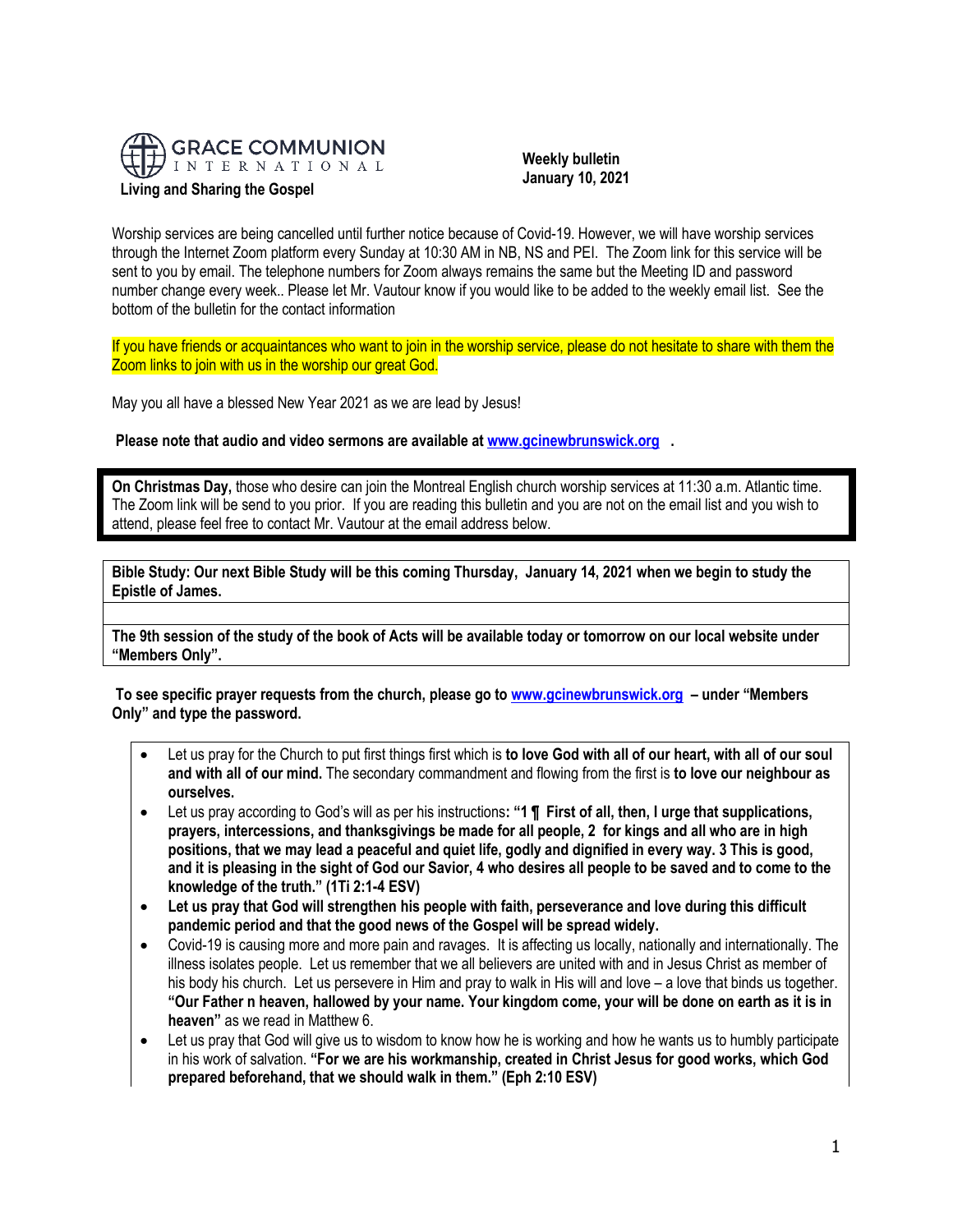• Let us pray to be active participants with Jesus as members of his body. Let us pray that God will call more and more people to himself during this time and that we will have the privilege of receiving and discipling some of them.

**Offerings: (Paraphrase of some information given by Mr. Hall, GCI Canadian Director)**: Just a reminder that any donations we receive via either Credit Card or Canada Helps are subject to about a 3-3.5% fee which means any donations we receive for your congregation, are reduced by that amount. Direct Debit (Pre-authorized Payment) or E-Transfers have much lower transaction fees, that we don't back charge to the local congregation. (Cheques do not have a transaction fee). A person can send E-transfers to [khorwood@gcicanada.ca](mailto:khorwood@gcicanada.ca) if their bank uses INTERACT. In the subject or message line, write the name of your church and your member number. If your bank permits, you can also write your name and address. If you do not know your member number, please write to Mr. Vautour at the email address below. You can send your offering directly to the following address: **Grace Communion International- Canada, Suite 203A, 2121 Airport Dr., Saskatoon, SK 7SL 6W5.** If you prefer, you can also call **1-306-653-2705.**  *You can also donate via phone using a credit card, or via Canada Helps using the donate button on our website* **at <https://www.canadahelps.org/en/dn/7735> .** *We will credit all donations received via Canada Helps to a member's local congregation, if we can identify where they attend."*

# **DISCIPLESHIP: SATAN: GOD'S DEFEATED ADVERSARY (**From **[www.gci.org](http://www.gci.org/) )**

There are two unfortunate trends in the Western world today regarding Satan the devil, who is mentioned in the New Testament as an unrelenting adversary and enemy of God and humanity. Most people are unaware or discount the devil's role in creating chaos, suffering and evil. For many people, the idea of a real devil is just a remnant of ancient superstition or, at best, a metaphor representing evil in the world.

On the other hand, some Christians have accepted superstitious beliefs about the devil under the guise of what is called "spiritual warfare." They are giving the devil undue recognition and are "warring" against him in ways not appropriate to the advice given in Scripture. In this article, we see what information the Bible gives us about Satan. Armed with this understanding, we can avoid the pitfalls of the extremes mentioned above.

## **Old Testament references**

**[Isaiah 14:3-23](https://biblia.com/bible/niv/Isa%2014.3-23)** and **[Ezekiel 28:1-19](https://biblia.com/bible/niv/Ezek%2028.1-19)** are sometimes said to contain descriptions of the devil's origin as a angel who sinned. Some of the details can be read as applying to the devil. However, the context of these passages indicates that much of the material is referring to the vanity and pride of human kings—the kings of Babylon and Tyre. Perhaps the point in both passages is that the human kings are being manipulated by the devil, and they are mirror images of his evil intents and his hatred of God. To speak of the spiritual leader, Satan, is to speak of his human agents, the kings, all in one breath. It would be a way of saying that the devil rules the world.

In the book of Job, a reference to angels says they were present at the creation of the world and were filled with wonder and joy (**[Job 38:7](https://biblia.com/bible/niv/Job%2038.7)**). On the other hand, the Satan of **Job 1-2** also appears as an angelic being, since he is said to be with the angelic "sons of God." But he is an adversary of God and his righteousness.

There are a few references to "fallen angels" in the Bible (**[2 Peter 2:4,](https://biblia.com/bible/niv/2%20Pet%202.4) [Jude 6;](https://biblia.com/bible/niv/Jude%206) [Job 4:18](https://biblia.com/bible/niv/Job%204.18)**), but nothing significant is mentioned as to how and why Satan became the enemy of God. Scripture doesn't give us any details about angel life, either about "good" angels or fallen angels (also called demons). The Bible, particularly the New Testament, is much more interested in showing Satan as someone who attempts to overthrow God's purpose. He is pictured as the supreme enemy of God's people, the church of Jesus Christ.

Satan or the devil is not prominently mentioned by name in the Old Testament. However, the conviction that cosmic forces were at war with God is clearly seen in the motifs found in its pages. Two Old Testament motifs depicting Satan or the devil are cosmic waters and monsters. They are metaphors representing the satanic evil that holds sway over the earth and does battle against God. In **[Job 26:12-13](https://biblia.com/bible/niv/Job%2026.12-13)**, we see Job explaining that God has "churned up the sea" and "cut Rahab to pieces." Rahab is said to be "the gliding serpent" (**verse 13**).

In the few places that Satan as a personal being is mentioned in the Old Testament, Satan is shown to be an accuser who seeks to sow discord and condemn (**[Zechariah 3:1-2](https://biblia.com/bible/niv/Zech%203.1-2)**), incites people to sin against God (1 **[Chronicles 21:1](https://biblia.com/bible/niv/1%20Chron%2021.1)**), and uses human beings and the elements to cause great pain and suffering (**[Job 1:6-19;](https://biblia.com/bible/niv/Job%201.6-19) [2:1-8](https://biblia.com/bible/niv/Job%202.1-8)**).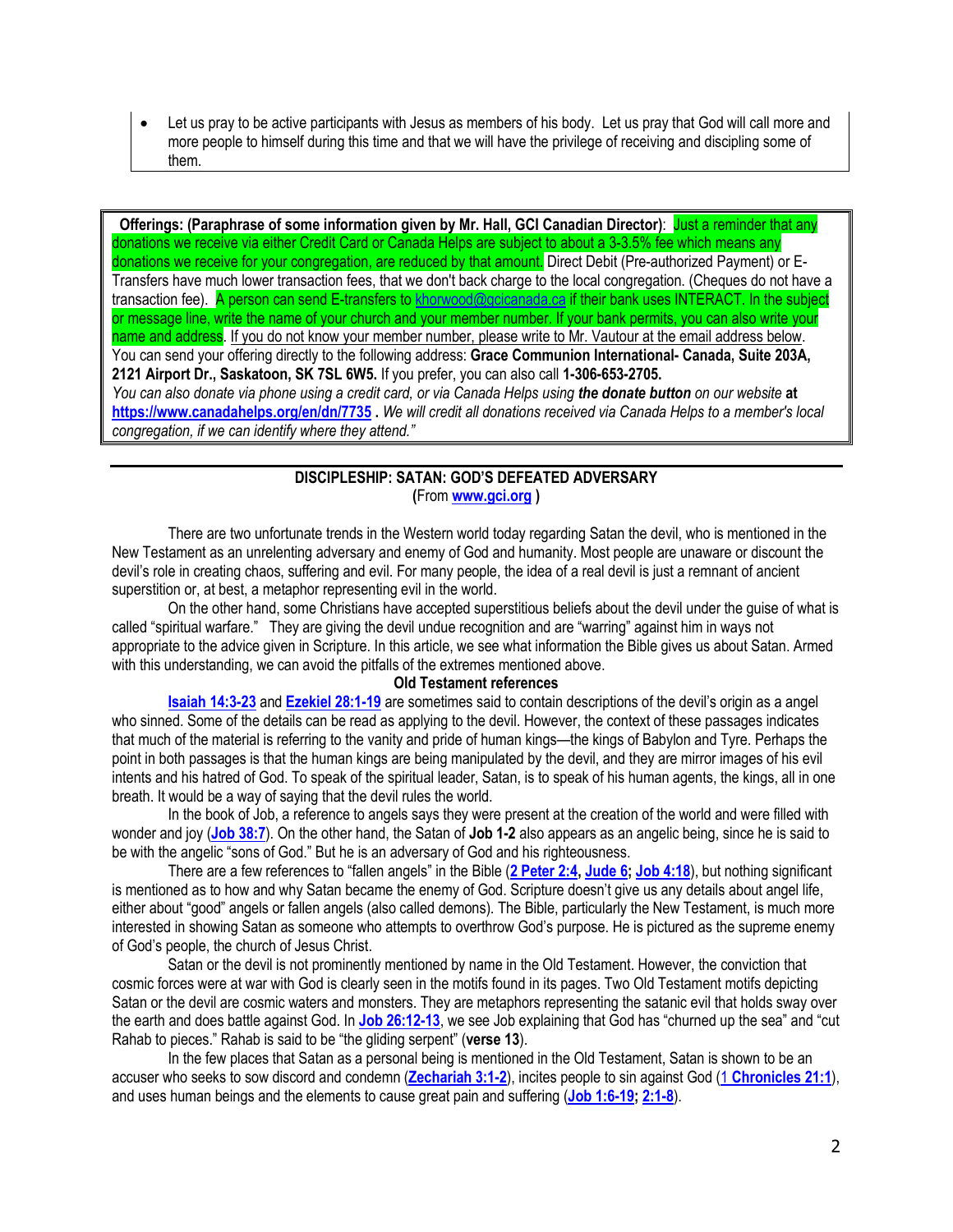In Job, Satan is seen coming together with other angels to present himself to God, as though he had been called to a great heavenly council. There are a few other biblical references to a heavenly gathering of angelic beings that affect the affairs of humans. In one of these, a lying spirit entices a king to go to war (**[1 Kings 22:19-22](https://biblia.com/bible/niv/1%20Kings%2022.19-22)**).

God is pictured as one who "crushed the heads of Leviathan and gave him as food to the creatures of the desert" (**[Psalm 74:14](https://biblia.com/bible/niv/Ps%2074.14)**). Who is Leviathan? He is the "monster of the sea"—the "gliding serpent" and "coiling serpent" whom the Lord will punish "in that day" when God banishes evil from the earth and brings in his kingdom (**[Isaiah 27:1](https://biblia.com/bible/niv/Isa%2027.1)**).

The motif of Leviathan as a serpent harkens back to the Garden of Eden. Here the serpent—"more crafty than any of the wild animals"—deceives humans into sinning against God, which results in their fall (**[Genesis 3:1-7](https://biblia.com/bible/niv/Gen%203.1-7)**). This leads God to utter a prophecy of a future war between himself and the serpent, in which the devil appears to win a crucial battle (a strike at God's feet) only to lose the war (having his head crushed). In this prophecy, God says to the serpent, **"I will put enmity between you and the woman, and between your offspring and hers; he will crush your head, and you will strike his feet" ([Genesis 3:16\)](https://biblia.com/bible/niv/Gen%203.16).**

### **New Testament references**

The cosmic significance of this statement is understood in the light of the Incarnation of the Son of God as Jesus of Nazareth (**[John 1:1,](https://biblia.com/bible/niv/John%201.1) [14](https://biblia.com/bible/niv/John%201.14)**). We see in the Gospels that Satan attempts to destroy Jesus in one way or another from the day of his birth until his death by crucifixion. While Satan succeeds in having his human proxies kill Jesus, the devil loses the war when Jesus destroys Satan's work through his death and resurrection.

After Jesus' Ascension, the cosmic battle continues between the bride of Christ—the people of God—and the devil and his minions. But God's purposes always prevail and stand. In the end, Jesus will return and crush the spiritual opposition against him (**[1 Corinthians 15:24-28](https://biblia.com/bible/niv/1%20Cor%2015.24-28)**).

The book of Revelation most notably depicts this war between the forces of evil in the world driven by Satan and the forces of good in the church led by God. In this highly symbolic book written in the genre of apocalypse, two biggerthan-life cities, Babylon the Great and the New Jerusalem, represent the two earthly groups at war.

When the war is over, the devil or Satan is chained in the Abyss, and is thus prevent-ed from "leading the whole world astray" as he had previously **[\(Revelation 12:9](https://biblia.com/bible/niv/Rev%2012.9)**).

In the end, we are shown the kingdom of God victorious over all evil. It is depicted by an ideal city—the Holy City, the Jerusalem of God—where God and the Lamb dwell together with their people in eternal peace and joy, made possible by the reciprocal love they share (**21:15-27**). Satan and all the forces of evil are destroyed (**20:10**).

### **Jesus and Satan**

In the New Testament, Satan is clearly identified as the adversary of God and humanity. In one way or another, the devil is responsible for suffering and evil in our world. In his healing ministry, Jesus pointed to fallen spirits and Satan as a cause even of disease and infirmity. Of course, we should be careful to not label every problem or illness as a direct hit from the devil. Nevertheless, it is instructive to note that the New Testament doesn't shy away from naming the devil and his evil cohorts as being responsible for many calamities, including illnesses. Sickness is an evil, rather than being ordained by God.

Jesus spoke of Satan and the fallen spirits as **"the devil and his angels,"** who are bound for **"the eternal fire"** (**[Matthew 25:41](https://biblia.com/bible/niv/Matt%2025.41)**). In the Gospels, demons are said to be the cause of a wide variety of physical illnesses and infirmities. In some cases, demons possessed people's minds and/or bodies, resulting in such infirmities as convulsion, muteness, blindness, partial paralysis and forms of insanity.

Luke speaks of a woman Jesus encountered in a synagogue **"who had been crippled by a spirit for eighteen years" ([Luke 13:10\)](https://biblia.com/bible/niv/Luke%2013.10)**. Jesus set her free from her infirmity and was criticized because he had healed on the Sabbath. In response, Jesus said, **"Should not this woman, a daughter of Abraham, whom Satan has kept bound for eighteen long years, be set free on the Sabbath day from what bound her?" (verse 16).**

In other cases, Jesus exposed demons as the cause of infirmity, as in the case of a boy who had suffered terrible convulsions from childhood (**[Matthew 17:14-19;](https://biblia.com/bible/niv/Matt%2017.14-19) [Mark 9:14-29;](https://biblia.com/bible/niv/Mark%209.14-29) [Luke 9:37-45](https://biblia.com/bible/niv/Luke%209.37-45)**). Jesus could simply command demons to leave, and they did. In this, Jesus showed that he had complete authority over the world of Satan and the demons. Jesus gave the same authority over demons to his disciples (**[Matthew 10:1](https://biblia.com/bible/niv/Matt%2010.1)**).

The apostle Peter spoke of Jesus' healing ministry as one that delivered people from illnesses and infirmities in which Satan and his evil spirits were either the direct or indirect cause**. "You know what has happened throughout Judea…how God anointed Jesus of Nazareth with the Holy Spirit and power, and how he went around doing good and healing all who were under the power of the devil" ([Acts 10:37-38\)](https://biblia.com/bible/niv/Acts%2010.37-38)**. This view of Jesus' healing reflects the belief that Satan is the adversary of God and his creation, most especially the human race.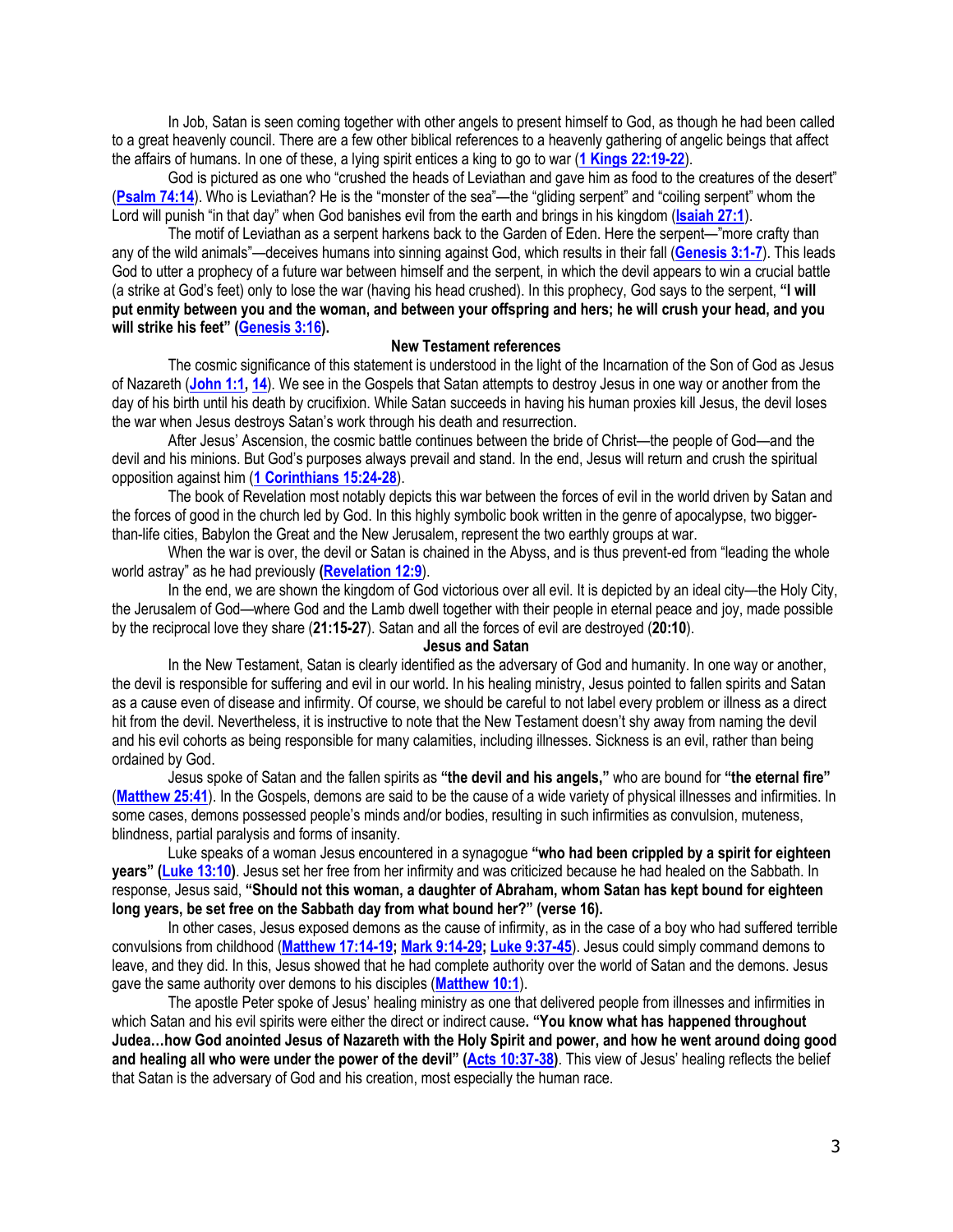It places the ultimate blame for suffering and sin on the devil and characterizes him as the "first sinner." "**The devil has been sinning from the beginning" ([1 John 3:8\)](https://biblia.com/bible/niv/1%20John%203.8).** Jesus calls Satan **"the prince of demons"—the ruler of fallen angels [\(Matthew 25:41\)](https://biblia.com/bible/niv/Matt%2025.41)**. But Jesus has broken the devil's hold on the world through his redemptive work. Satan is the "strong man" whose house (the world) Jesus has entered (**[Mark 3:27](https://biblia.com/bible/niv/Mark%203.27)**). Jesus has "tied up" the strong man and has "carried off his possessions" (his kingdom).

This is why Jesus came in the flesh. John tells us, "**The reason the Son of God appeared was to destroy the devil's work" ([1 John 3:8\)](https://biblia.com/bible/niv/1%20John%203.8).** Colossians speaks of this destroyed work in cosmic terms: "**And having disarmed the powers and authorities, he [Jesus] made a public spectacle of them, triumphing over them by the cross" [\(Colossians 2:15\)](https://biblia.com/bible/niv/Col%202.15).**

Hebrews is more explicit as to how Jesus accomplished this: **"Since the children have flesh and blood, he too shared in their humanity so that by his death he might destroy him who holds the power of death—that is, the devil—and free those who all their lives were held in slavery by their fear of death" ([Hebrews 2:14-15\)](https://biblia.com/bible/niv/Heb%202.14-15).**

It's not surprising, then, that Satan would seek to defeat God's purpose in his Son, Jesus Christ. Satan's goal was to kill the Incarnate Word, Jesus, when he was a baby (**[Revelation 12:13](https://biblia.com/bible/niv/Rev%2012.13)** with **[Matthew 2:1-18](https://biblia.com/bible/niv/Matt%202.1-18)**), tempt him to sin during his life (**[Luke 4:1-13](https://biblia.com/bible/niv/Luke%204.1-13)**) and have him arrested and killed (**verse 13** with **22:3-6**).

Satan "succeeded" in the final plot on Jesus' life, but Jesus' death and subsequent resurrection exposed and condemned the devil. Jesus had made a "public spectacle" of the world's way and the evil propounded and practiced by the devil and his followers. It became plain to all who were willing to hear that only God's way of love is right.

Through Jesus' Person and his redemptive work, the devil's plans were turned back, and he was vanquished. Thus, Christ has already defeated Satan through his life, death and resurrection, exposing the shame of evil. Jesus told his disciples on the night of his betrayal, **"Because I am going to the Father…the prince of this world now stands condemned" ([John 16:11\)](https://biblia.com/bible/niv/John%2016.11).**

After Christ's return, the devil's influence in the world will cease, and his complete defeat will be obvious. This victory will occur in a final and lasting change at the end of the age (**[Matthew 13:37-42](https://biblia.com/bible/niv/Matt%2013.37-42)**).

**Prince of power**

During his earthly ministry, Jesus explained that "**the prince of this world will be driven out" ([John 12:31](https://biblia.com/bible/niv/John%2012.31)**) and said that this prince has **"no hold" on him ([John 14:30](https://biblia.com/bible/niv/John%2014.30)**). Jesus has defeated Satan in that the devil could not bring him under his control. No temptation that was hurled at Jesus by Satan was powerful enough to entice him away from his love for and faith in God (**[Matthew 4:1-11](https://biblia.com/bible/niv/Matt%204.1-11)**). He has vanquished the devil and taken "the strong man's" possessions (**[Matthew](https://biblia.com/bible/niv/Matt%2012.24-29)  [12:24-29](https://biblia.com/bible/niv/Matt%2012.24-29)**), which was the world he held captive. As Christians, we can rest in faith in Jesus' victory over all the enemies of God (and our enemies), including the devil.

However, the church exists in the tension of the "already-not yet" time, in which God continues to allow Satan to deceive the world and spread destruction and death. Christians live between the "It is finished" of Jesus' death (**[John](https://biblia.com/bible/niv/John%2019.30)  [19:30](https://biblia.com/bible/niv/John%2019.30)**) and the "It is done" of the ultimate destruction of evil and the coming of God's kingdom to earth in the future **[\(Revelation 21:6](https://biblia.com/bible/niv/Rev%2021.6)**). Satan is still allowed to strive against the power of the gospel. The devil is still the unseen Prince of Darkness, and he is allowed to have power by God to fulfill God's purposes.

The New Testament tells us that Satan is the controlling power of the present evil world, and that people unknowingly follow him in his opposition to God. (In Greek, the word "prince" or "ruler" [as in **[John 12:31](https://biblia.com/bible/niv/John%2012.31)**] is a translation of the Greek *archon*, which referred to the highest ranking official of a political area or city.)

The apostle Paul explains that Satan or the devil is "**the god of this age"** who has "**blinded the minds of unbelievers" ([2 Corinthians 4:4\)](https://biblia.com/bible/niv/2%20Cor%204.4).** Paul understood that Satan can even hinder the work of the church (**[1 Thessalonians](https://biblia.com/bible/niv/1%20Thess%202.17-19)  [2:17-19](https://biblia.com/bible/niv/1%20Thess%202.17-19)**).

Today, much of the Western world pays scant attention to a reality that fundamentally affects their lives and future—the fact that the devil is a real spiritual being who attempts at every turn to harm them and thwart the loving purpose of God. Christians are admonished to be aware of Satan's schemes so they can refute them through the guidance and power of the indwelling Holy Spirit. (Unfortunately, a few Christians have gone to a misguided extreme in a "hunt" for Satan, and they have unwittingly created additional fodder for those who ridicule the idea that the devil is a real and evil being.)

The church is warned to be vigilant of Satan's devices. Christian leaders, says Paul, must lead lives worthy of God's calling so that they **"will not fall into disgrace and into the devil's trap"** (**[1 Timothy 3:7](https://biblia.com/bible/niv/1%20Tim%203.7)**). Christians must be aware of the devil's schemes and must put on the armor of God **"against the spiritual forces of evil in the heavenly realms" ([Ephesians 6:10-12\)](https://biblia.com/bible/niv/Eph%206.10-12).** They are to do this "**in order that Satan might not outwit us" ([2 Corinthians 2:11\)](https://biblia.com/bible/niv/2%20Cor%202.11). The evil work of the devil**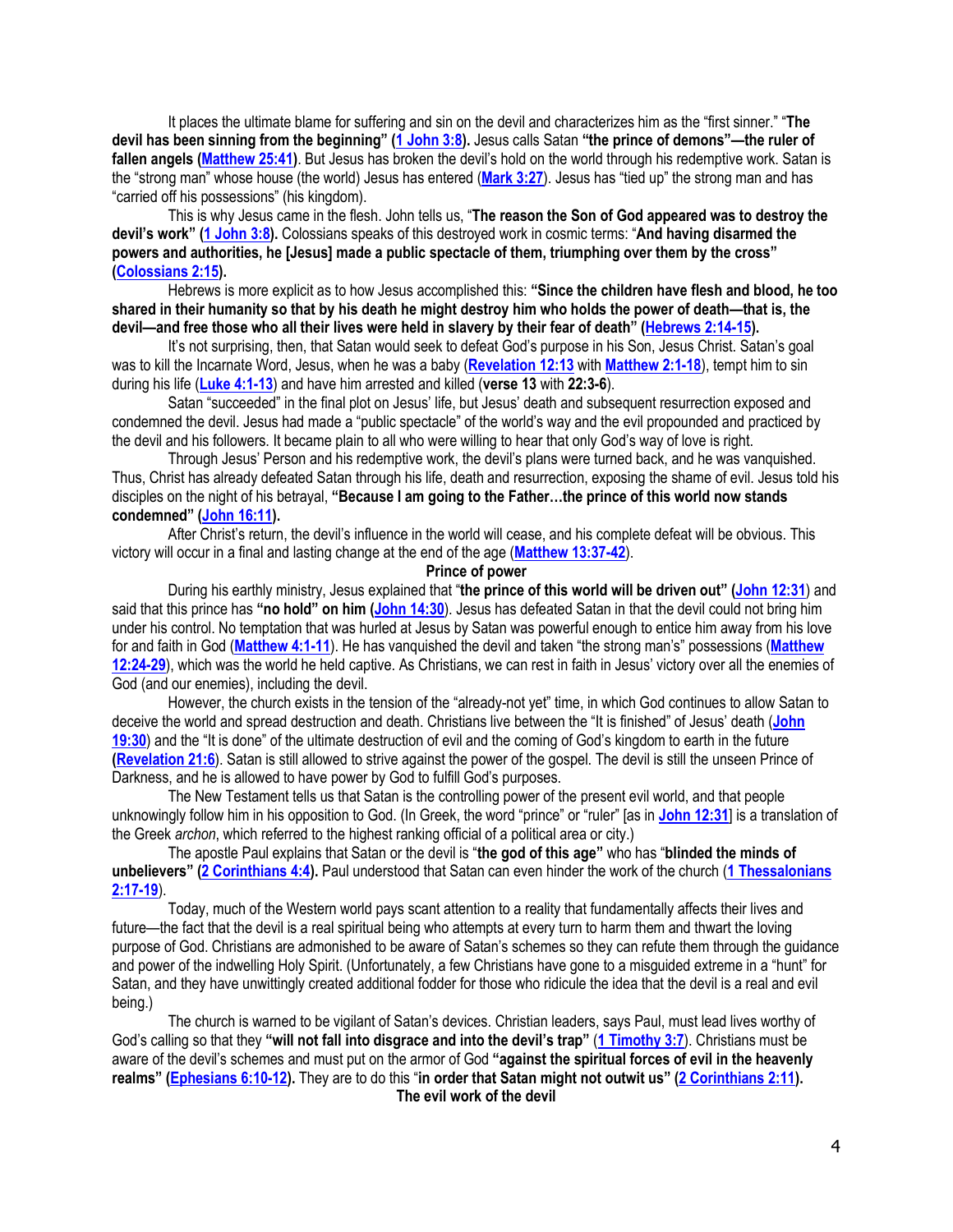The devil creates spiritual blindness to the truth of God in Christ in various ways. False doctrines and ideas of various kinds "taught by demons" cause people to "follow deceiving spirits," though they may be unaware of the ultimate source of the deception (**[1 Timothy 4:1-5](https://biblia.com/bible/niv/1%20Tim%204.1-5)**). When blinded, people are unable to understand the light of the gospel, which is the good news that Christ saves us from sin and death (**[1 John 4:1-2;](https://biblia.com/bible/niv/1%20John%204.1-2) [2 John 7](https://biblia.com/bible/niv/2%20John%207)**). Satan is the chief enemy of the gospel, "the evil one" who attempts to deceive people into rejecting its message (**[Matthew 13:18-23](https://biblia.com/bible/niv/Matt%2013.18-23)**).

Satan need not *personally* attempt to deceive. He can work through humans who spread false philosophical and theological ideas. Humans can also be enslaved by structural evil and deception embedded in human society. The devil can also use our own fallen nature against us, making people think that they have "the truth," when they have really given up that which is of God for that which is of the world and the devil. Such people believe that their misguided belief system will save them (**[2 Thessalonians 2:9-10](https://biblia.com/bible/niv/2%20Thess%202.9-10)**), but what they have really done is "exchanged the truth of God for a lie" ([Romans](https://biblia.com/bible/niv/Rom%201.25)  [1:25](https://biblia.com/bible/niv/Rom%201.25)). "The lie" appears to be good and true because Satan presents himself and his belief system in such a way so as to make it appear that his teaching is truth from an "angel of light" (**[2 Corinthians 11:14](https://biblia.com/bible/niv/2%20Cor%2011.14)**).

In an overall sense, Satan is behind the temptation and desire of our fallen natures to sin, and for this reason he is called **"the tempter" ([1 Thessalonians 3:5;](https://biblia.com/bible/niv/1%20Thess%203.5) [1 Corinthians 6:5;](https://biblia.com/bible/niv/1%20Cor%206.5) [Acts 5:3](https://biblia.com/bible/niv/Acts%205.3)**). Paul takes the Corinthian church back to Genesis 3 and the Garden of Eden story to admonish them to not be led away from Christ, something the devil seeks to do. **"I am afraid that just as Eve was deceived by the serpent's cunning,"** says Paul, **"your minds may somehow be led astray from your sincere and pure devotion to Christ" ([2 Corinthians 11:3\)](https://biblia.com/bible/niv/2%20Cor%2011.3)**.

This is not to say that Paul believed that Satan personally tempted and deceived every person directly. People who think "the devil made me do it" every time they sin do not realize that he uses the Satan-created system of evil in the world and our fallen nature against us. In the case of the Thessalonian Christians mentioned above, this deception could have been accomplished by teachers sowing seeds of hate against Paul, causing people to think he was trying to trick them or cover up greed or another impure motive (**[1 Thessalonians 2:3-12](https://biblia.com/bible/niv/1%20Thess%202.3-12)**). Nevertheless, since the devil encourages discord and manipulates the world, ultimately behind any humans sowing discord and hate would be the Tempter himself. According to Paul, Christians who are separated from the fellowship of the church because of sinfulness are, in effect, **"handed over to Satan" ([1 Corinthians 5:5;](https://biblia.com/bible/niv/1%20Cor%205.5) [1 Timothy 1:20](https://biblia.com/bible/niv/1%20Tim%201.20)**) or have **"turned away to follow Satan" ([1 Timothy 5:15\)](https://biblia.com/bible/niv/1%20Tim%205.15).**

Peter admonishes his flock, **"Be self-controlled and alert. Your enemy the devil prowls around like a roaring lion looking for someone to devour" ([1 Peter 5:8\)](https://biblia.com/bible/niv/1%20Pet%205.8).** The way to defeat the devil, says Peter, is to **"resist him"** (**verse 9**).

How do people resist? James explains: "**Submit yourselves, then, to God. Resist the devil, and he will flee from you. Come near to God and he will come near to you" (4:7-8).** We are near to God when our hearts have a prayerful attitude of joy, peace and gratitude toward him, which is nurtured by his indwelling Spirit of love and faith.

People who do not know Christ and are not led by his Spirit **[\(Romans 8:5-17](https://biblia.com/bible/niv/Rom%208.5-17)**) **"live according to the sinful nature" (verse 5).** They are in tune with and follow **"the ways of this world and of the ruler of the kingdom of the air, the spirit who is now at work in those who are disobedient" ([Ephesians 2:2\)](https://biblia.com/bible/niv/Eph%202.2).** This spirit, elsewhere identified as the devil or Satan, manipulates human beings so that they find themselves intent on **"gratifying the cravings of our sinful nature" (verse 3)**. But through God's grace we can see the light of the truth that is in Christ, and follow him by the Spirit of God rather than unwittingly coming under the influence of the devil, the fallen world and our spiritually weak and sinful human nature.

#### **Satan's warfare and ultimate defeat**

**"The whole world is under the control of the evil one,"** the apostle John writes (**[1 John 5:19](https://biblia.com/bible/niv/1%20John%205.19)**). But those who are the children of God and followers of Christ have been given understanding "**so that we may know him who is true" (5:20)**. On this point, **[Revelation 12:7-9](https://biblia.com/bible/niv/Rev%2012.7-9)** is most dramatic. In the warfare motif of Revelation, the book pictures a cosmic battle between Michael and his angels and the dragon (Satan) and his fallen angels. The devil and his minions were defeated and **"lost their place in heaven" (verse 8).** The result? "**The great dragon was hurled down—that ancient serpent called the devil, or Satan, who leads the whole world astray" (verse 9).** The idea is that Satan continues his warfare against God by going after God's people on earth.

The battleground between evil (manipulated by Satan) and good (led by God) results in warfare between Babylon the Great (the world under the control of the devil) and the New Jerusalem (the people of God who follow God and the Lamb, Jesus Christ). It is a war that is destined to be won by God, because nothing can defeat his purposes. In the end, all the enemies of God, Satan included, are defeated. The kingdom of God—a new world order—comes to earth, pictured by the New Jerusalem in the book of Revelation. The devil is destroyed from the presence of God, and his kingdom is obliterated with him (**[Revelation 20:10](https://biblia.com/bible/niv/Rev%2020.10)**), replaced by God's eternal reign of love.